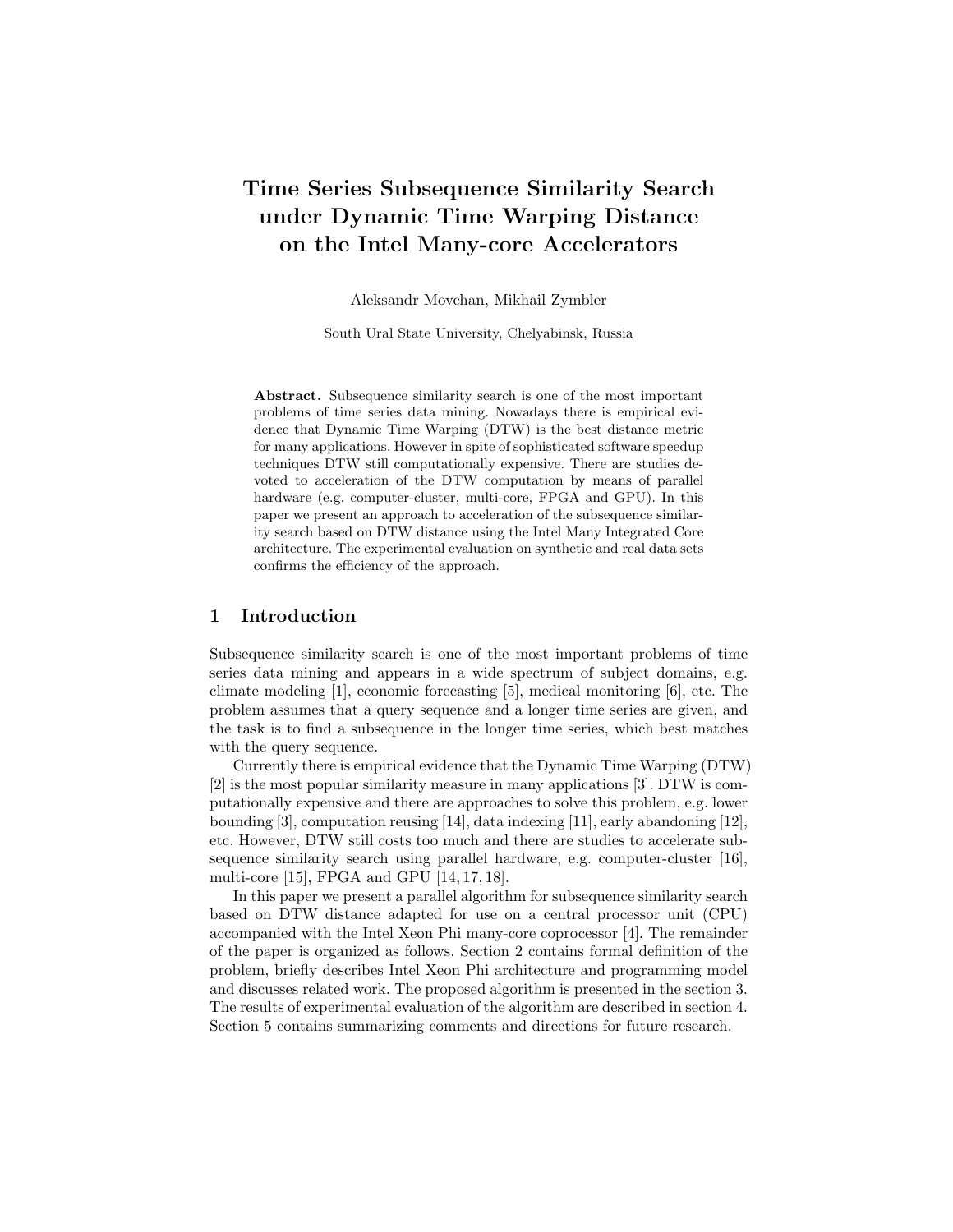# 2 Formal Definitions and Related Work

#### 2.1 Formal Definitions

A time series T is an ordered sequence  $t_1, t_2, \ldots, t_N$  of real data points, measured chronologically, where  $N$  is a length of the sequence.

Dynamic Time Warping  $(DTW)$  is a similarity measure between two time series X and Y, where  $X = x_1, x_2, ..., x_N$  and  $Y = y_1, y_2, ..., y_N$ , is defined as follows.

$$
DTW(X, Y) = d(N, N), \text{ where}
$$

$$
d(i, j) = |x_i - y_j| + min \begin{cases} d(i - 1, j) \\ d(i, j - 1) \\ d(i - 1, j - 1), \end{cases}
$$

$$
d(0, 0) = 0; d(i, 0) = d(0, j) = \infty; i = j = 1, 2, ..., N.
$$

A subsequence  $T_{im}$  of time series T is its continuous subset starting from *i*-th position and consisting of m data points, i.e.  $T_{im} = t_i, t_{i+1}, \ldots, t_{i+m-1}$ , where  $1 \leq i \leq N$  and  $i + m \leq N$ .

A query  $Q$  is a certain subsequence to be found in  $T$ . Let  $n$  is a length of the query,  $n \ll N$ .

Subsequence similarity search problem aims to finding a subsequence, which is the most similar to the query with respect to a given similarity measure. Let D is a similarity measure, then the resulting subsequence is argmin  $D(T_{in}, Q)$ .  $1 \leq i \leq N-n$ 

We will use DTW as a similarity measure.

#### 2.2 The Intel Xeon Phi Architecture and Programming Model

The Intel Xeon Phi coprocessor is an x86 many-core coprocessor of 61 cores, connected by a high-performance on-die bidirectional interconnect where each core supports  $4\times$  hyperthreading and contains 512-bit wide vector processor unit (VPU). Each core has two levels of cache memory: a 32 Kb L1 data cache, a 32 Kb L1 instruction cache, and a core-private 512 Kb unified L2 cache. The Intel Xeon Phi coprocessor is to be connected to a host computer via a PCI Express system interface. PCI Express is used for data transfer between CPU and the coprocessor.

Being based on Intel x86 architecture, the Intel Xeon Phi coprocessor supports the same programming tools and models as a regular Intel Xeon processor.

The Intel Xeon Phi coprocessor supports three programming modes: native, offload and symmetric. In native mode the application runs independently, on the coprocessor only. In offload mode the application is running on the host and offloads computationally intensive part of work to the coprocessor. The symmetric mode allows the coprocessor to communicate with other devices by means of Message Passing Interface (MPI).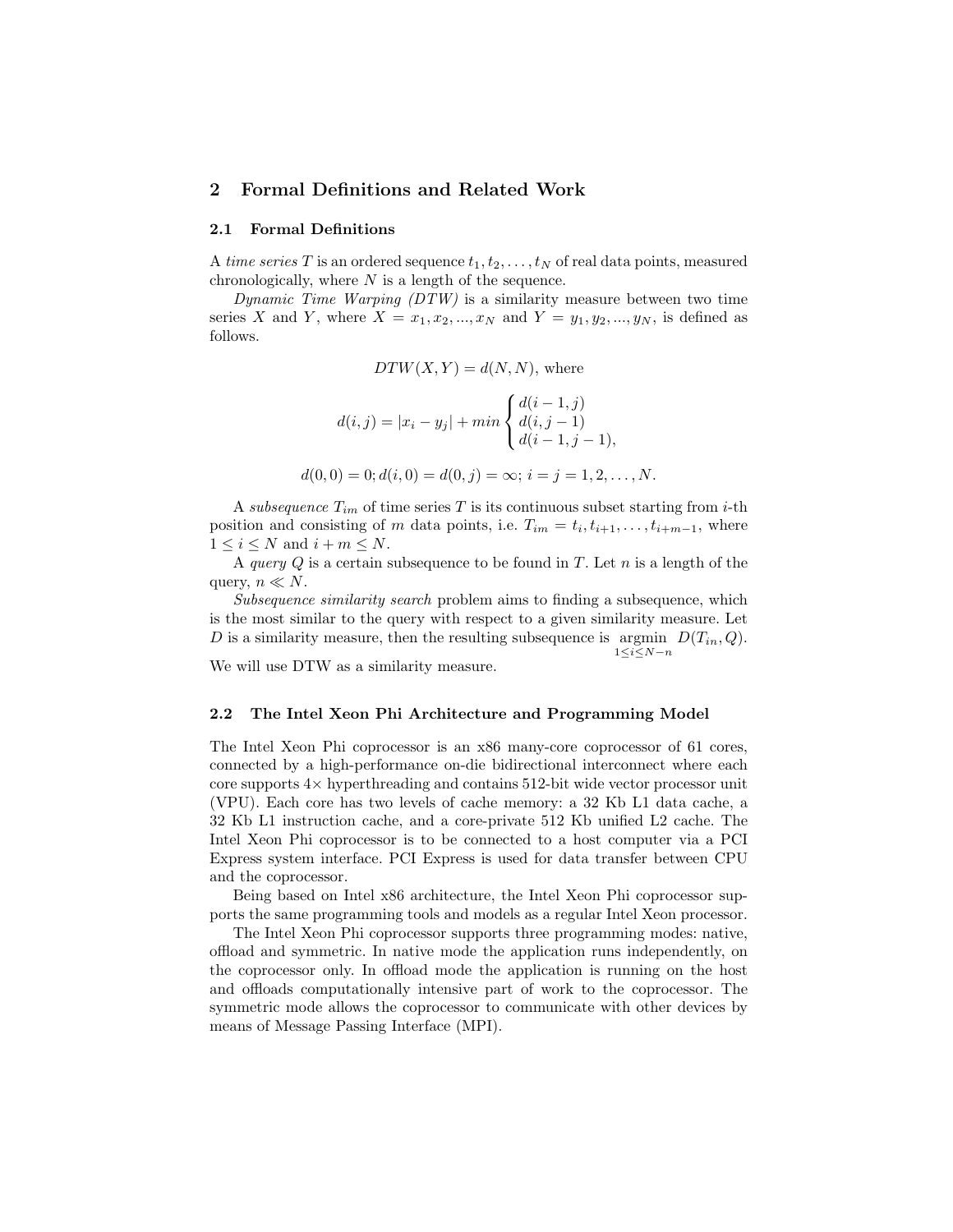#### 2.3 Related Work

Currently DTW is considered as best similarity measure for many applications [3], despite the fact that it is very time-consuming [8, 16]. Research devoted to acceleration of DTW computation includes the following.

The SPRING algorithm [13] uses computation-reuse technique. However, this technique squeezes the algorithm's applications because data-reuse supposes non-normalized sequence. In [11] indexing technique to speed up the search was used, which need to specify the query length in advance. Authors of [9] suggested multiple indices for various length queries. Lower bounding [7] allows one to discard unpromising subsequences using the lower bound of DTW distance estimated in a cheap way. The UCR-DTW algorithm [12] integrates all the possible existing speedup techniques and most likely it is the fastest of the existing subsequence matching algorithms.

All the aforementioned algorithms aim to decrease the number of calls of DTW subroutine, not accelerating DTW itself. However, because of its complexity, DTW still takes a large part of the total application runtime [18]. There are approaches exploiting the allocation of DTW computation of different subsequences into different processing elements. In [15] subsequences starting from different positions of the time series are sent to different Intel Xeon processors, and each processor computes DTW. In [16] different queries are distributed onto different cores, and each subsequence is sent to different cores to be compared with different queries. GPU implementation [18] parallelize the generation of the warping matrix but still process the path search serially. GPU implementation proposed in [14] utilizes the same ideas as in [15]. FPGA implementation described in [14] focuses on the naive subsequence similarity search, and do not exploit any pre-processing techniques. It is generated by a C-to-VHDL tool and should be recompiled if length of query is changed. This algorithm supports 8-bit data precision and can not supports queries longer than  $2^{10}$ , so it can not be applied in big-scale tasks. To address these problems in [17] a stream oriented framework was proposed. It implements coarse-grained parallelism by reusing data of different DTW computations and uses a two-phase precision reduction technique to guarantee accuracy while reducing resource cost.

In this work we present a parallel algorithm of the time series subsequence similarity search under DTW on the Intel Xeon Phi many-core coprocessor where the UCR-DTW serial algorithm is used as a basis.

## 3 Acceleration by the Intel Xeon Phi Coprocessor

### 3.1 Serial Algorithm

The UCR-DTW serial algorithm [12] is depicted in the Fig. 1. It uses a cascade of three lower bounding of DTW distance, namely  $LB_{Kim}$  [10, 12],  $LB_{Keosh}$  [8] and  $LB_{KeoshEC}$  [12]. If the lower bound has exceeded some threshold, the DTW distance also exceeds the same threshold, so the subsequence can be pruned off. Here the bsf (best-so-far) variable stores the distance to the most similar subsequence.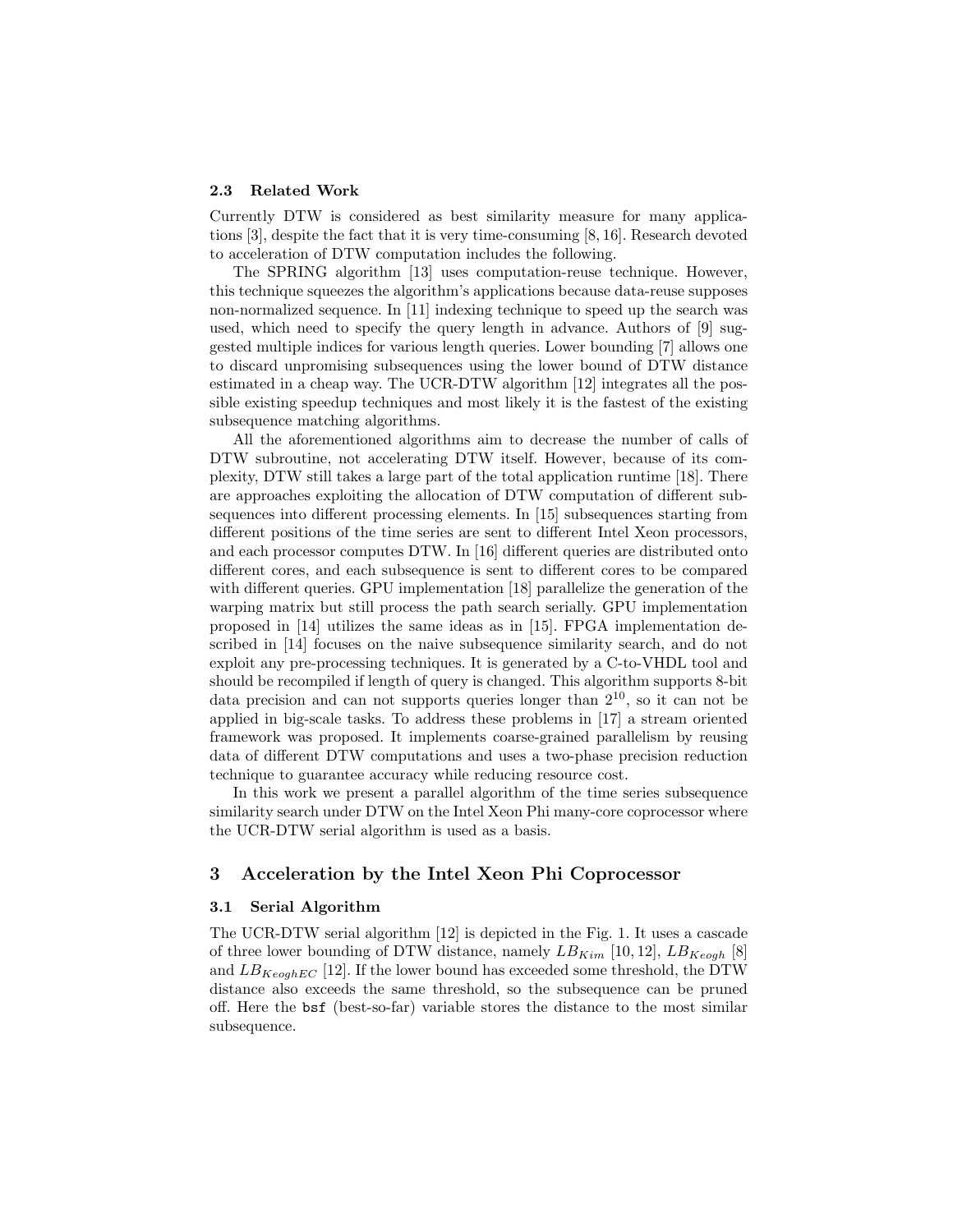

Fig. 1: Serial algorithm

## 3.2 Parallel Algorithm

Fig. 2 depicts a parallel version of the UCR-DTW algorithm. Parallelization of the original algorithm was performed through the OpenMP technology.



Fig. 2: Parallel algorithm for CPU

The source time series  $T$  is partitioned into  $H$  equal-length segments. Let P denotes the number of OpenMP-threads, S denotes a maximum length of segment, then  $H$  is defined as

$$
H = \lceil \frac{N}{P \cdot S} \rceil \cdot P
$$

A k-th segment,  $0 \le k \le H - 1$ , is defined as a subsequence  $T_{sl}$ , where

$$
s = \begin{cases} 1 & , k = 0\\ k \cdot \lfloor \frac{N}{H} \rfloor - n + 2 & , else \end{cases}
$$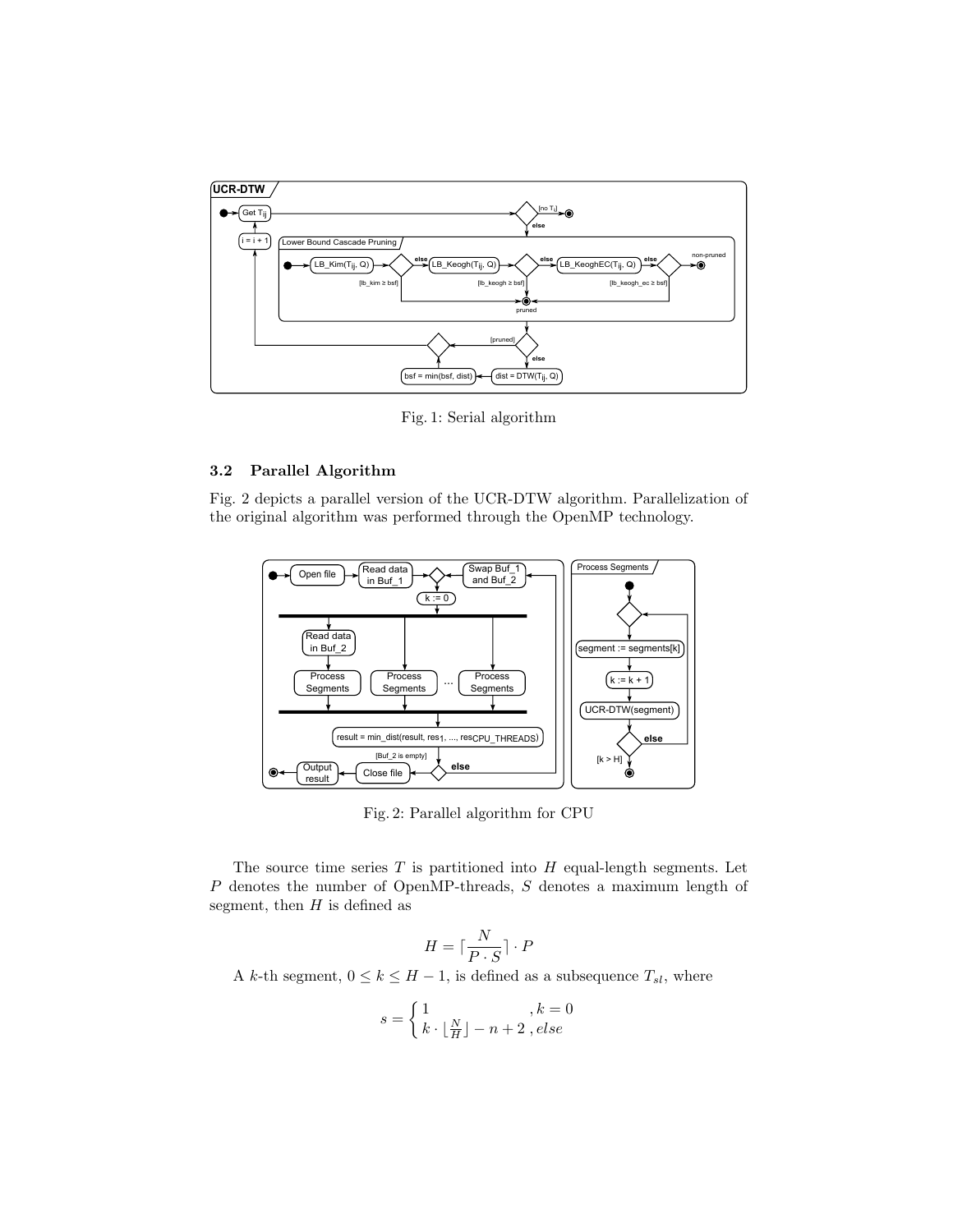$$
l = \begin{cases} \lfloor \frac{N}{H} \rfloor, & k = 0\\ \lfloor \frac{N}{H} \rfloor + n - 1 + (N \mod H), k = H - 1\\ \lfloor \frac{N}{H} \rfloor + n - 1, & else \end{cases}
$$

It means that the head part of every segment except first overlaps with the tail part of previous segment in  $n-1$  data points, where n is length of the query. This prevents from losing of possible resulting subsequences, which start at tail part of previous segment.

The number of segments  $H$  is divisible by the number of threads  $P$  for better load balancing.

The algorithm is based on dynamic distribution of segments across threads. We use k variable, which is shared among all threads and identifies first unprocessed segment. The k variable initialized by 0 and while there are unprocessed segments (i.e.  $k \leq H$ ), a thread gets k-th segment, increments k by 1 and processes the segment by means of UCR-DTW subroutine, which implements an original serial algorithm. To provide correct processing of shared data we use critical section to prevent multiple threads from accessing the critical section's code at the same time, i.e. only one active thread can get  $k$ -th segment and update the k variable.

We reject static distribution of segments across threads (where each thread is assigned by its own segments before calculations) due to the following reason. Static distribution could result in worse load balancing because of unpredictable amount of pruned and early abandoned subsequences for each thread. So, overhead costs to provide the critical section in case of dynamic distribution is a lesser evil than highly probable load imbalance in case of static distribution.

In contrast with the serial version the bsf variable is shared among the threads. This allows each thread to prune off unpromising subsequence using lower bounding.

This algorithm is ready-to-use on the Intel Xeon Phi coprocessor in native mode. However, experiments have shown (Fig. 5) that the algorithm is slower than on CPU. This implementation does not provide sufficient floating point operations per byte of data to be effectively processed on the coprocessor. To overcome this we combined CPU and coprocessor to process time series as described in the next section.

#### 3.3 Combining CPU and the Intel Xeon Phi

The parallel algorithm for CPU and the Intel Xeon Phi is depicted in Fig. 3.

The idea of the algorithm is that the coprocessor should be exploited only for DTW computations whereas CPU performs lower bounding, prepares subsequences for the coprocessor and computes DTW in case if it really does not have another job. CPU supports a queue of candidate subsequences and the coprocessor computes DTW for each candidate. Queue stores a tuple  $(i, A)$  corresponding a candidate subsequence  $T_{in}$ , where A is an n-element array containing  $LB_{Keosh}$ lower bounds for each position of the subsequence which is used for early abandoning of DTW [12].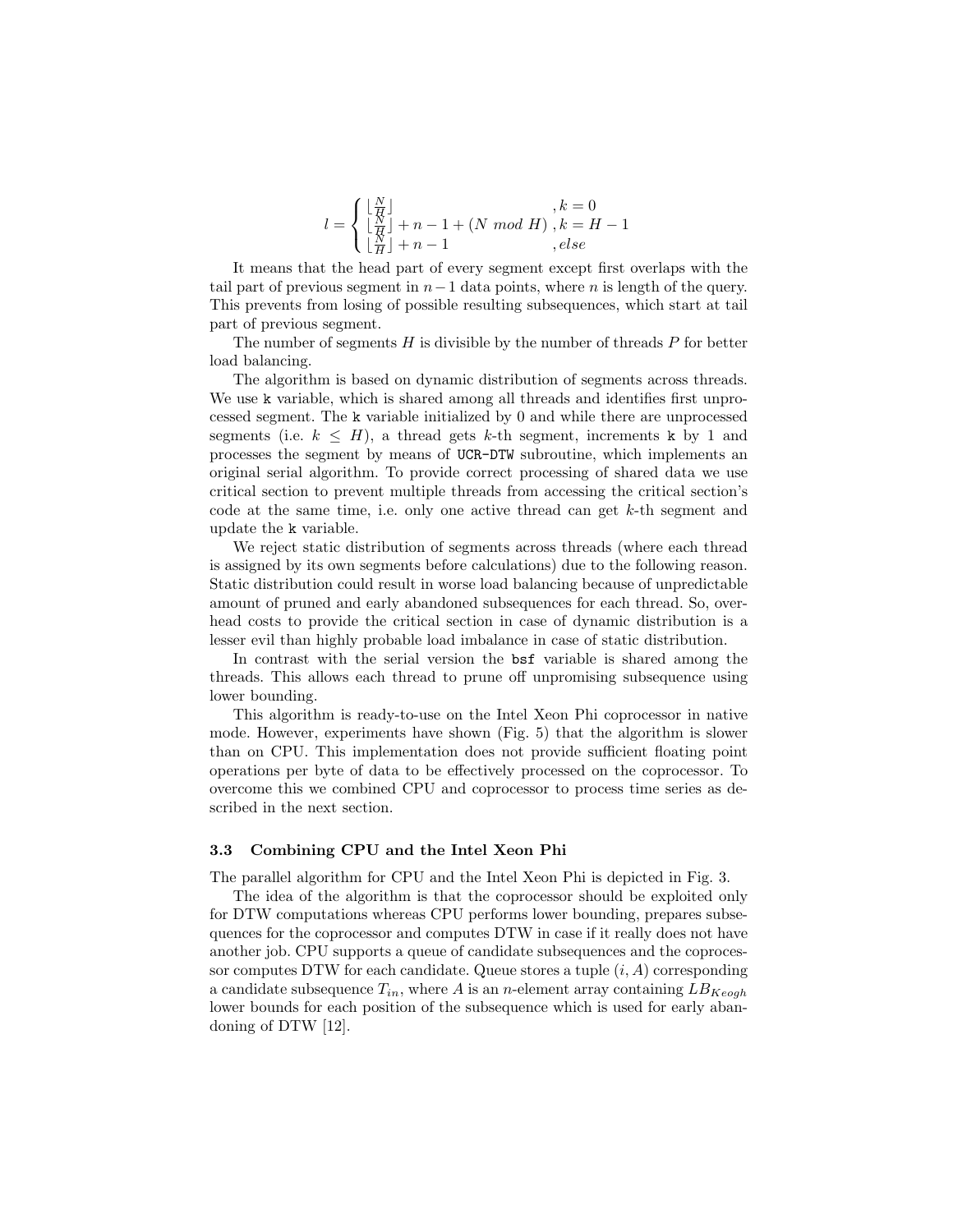

Fig. 3: Parallel algorithm for CPU and the Intel Xeon Phi

To reduce the amount of data transferred to the coprocessor, CPU offloads current buffer of the time series once whereas queue is offloaded each time it is full. The number of elements in the queue is calculated as  $C \cdot h \cdot W$ , where  $C$  is a number of cores of the coprocessor,  $h$  is a hyperthreading factor of the coprocessor and W is a number of candidates to be processed by a coprocessor's thread.

The algorithm could be described in the following way. One of the CPU threads is declared as a master and the rest as workers. At start master sends a buffer with the current buffer with the time series to the coprocessor. If queue is full then master offloads it to the coprocessor to perform DTW computation for the corresponding subsequences by the coprocessor's threads.

Worker's activity is similar to activity of threads in parallel algorithm for CPU only. Each worker processes segments by UCR-DTW\* (see Fig. 4) subroutine. The UCR-DTW\* subroutine calculates cascade of lower bounds for the subsequence. If it is dissimilar to the query then the worker prunes it off otherwise worker pushes this subsequence to the queue. If the queue is full (and data previously transferred to the coprocessor have not been processed yet), the worker calculates DTW by itself.

At the end of offload section the information about most similar subsequence found on the coprocessor is transferred to the CPU. The final result is calculated among the most similar subsequence found on the CPU and same that found on the coprocessor.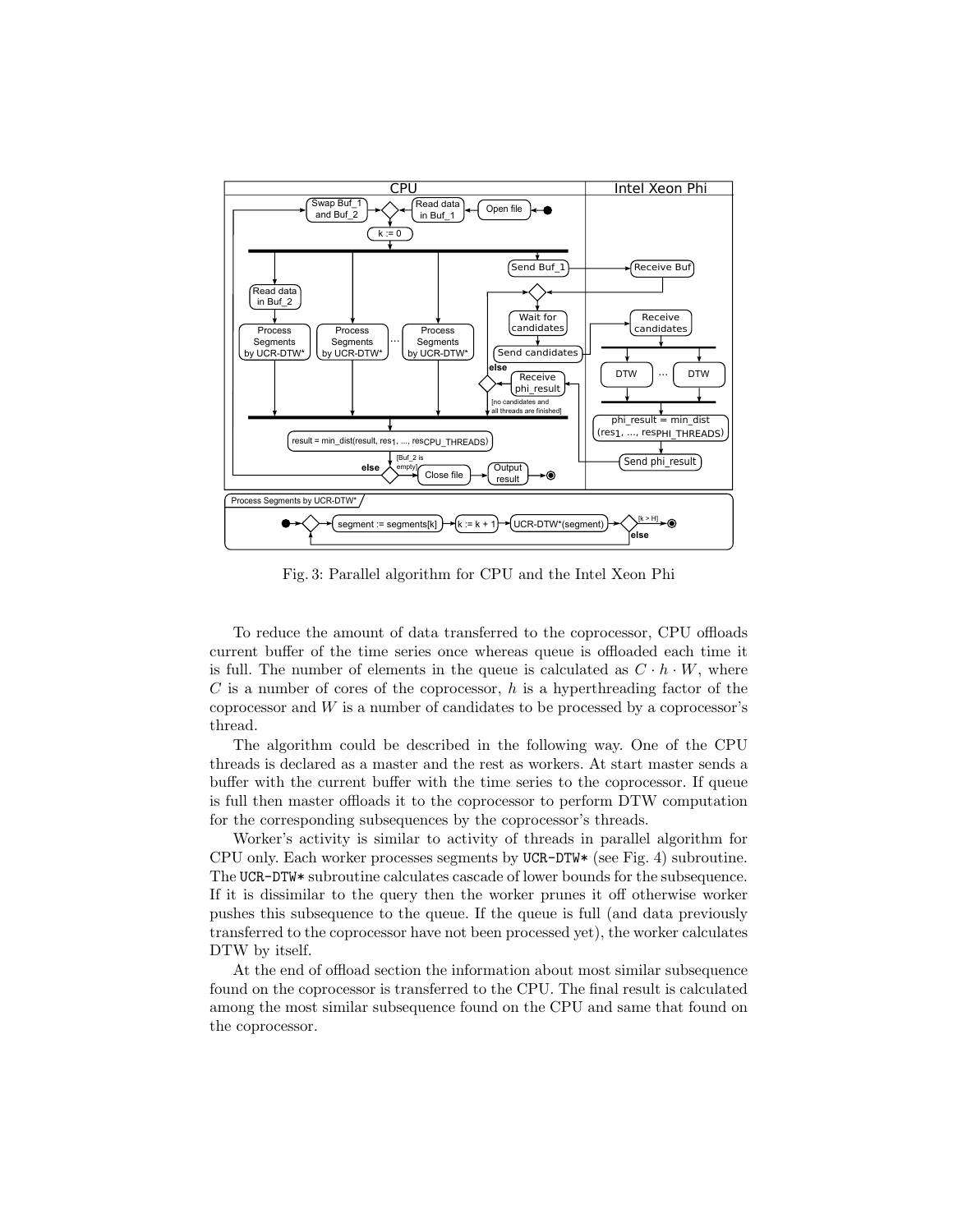

Fig. 4: UCR-DTW\* subroutine

# 4 Experiments

Hardware. To evaluate the developed algorithm we performed experiments on the Tornado  $SUSU<sup>1</sup>$  supercomputer's node (see Tab. 1 for its specifications).

| Specifications           | Processor | Coprocessor                           |
|--------------------------|-----------|---------------------------------------|
| Model                    |           | Intel Xeon X5680 Intel Xeon Phi SE10X |
| Cores                    |           | 61                                    |
| Frequency, GHz           | 3.33      | 11                                    |
| Threads per core         |           |                                       |
| Peak performance, TFLOPS | 0.371     | 1.076                                 |
| Memory, Gb               | 24        |                                       |
| Cache, Mb                | 12        | 30.5                                  |

Table 1: Specifications of the Tornado SUSU supercomputer's node

Data sets. Experiments have been performed on three time series, which are summarized in Tab. 2. The PURE RANDOM data set was generated by a random function. The RANDOM WALK data set is one-dimensional random walk time series. The ECG (electrocardiographic) data set represents approximately 22 hours of one ECG channel sampled at 250 Hz.

Table 2: Data sets used in experiments

| Time series           | Category Length |                |
|-----------------------|-----------------|----------------|
| PURE RANDOM synthetic |                 | $10^{6}$       |
| RANDOM WALK synthetic |                 | $10^{8}$       |
| ECG [12]              | real            | $ 2\cdot 10^7$ |

1 supercomputer.susu.ru/en/computers/tornado/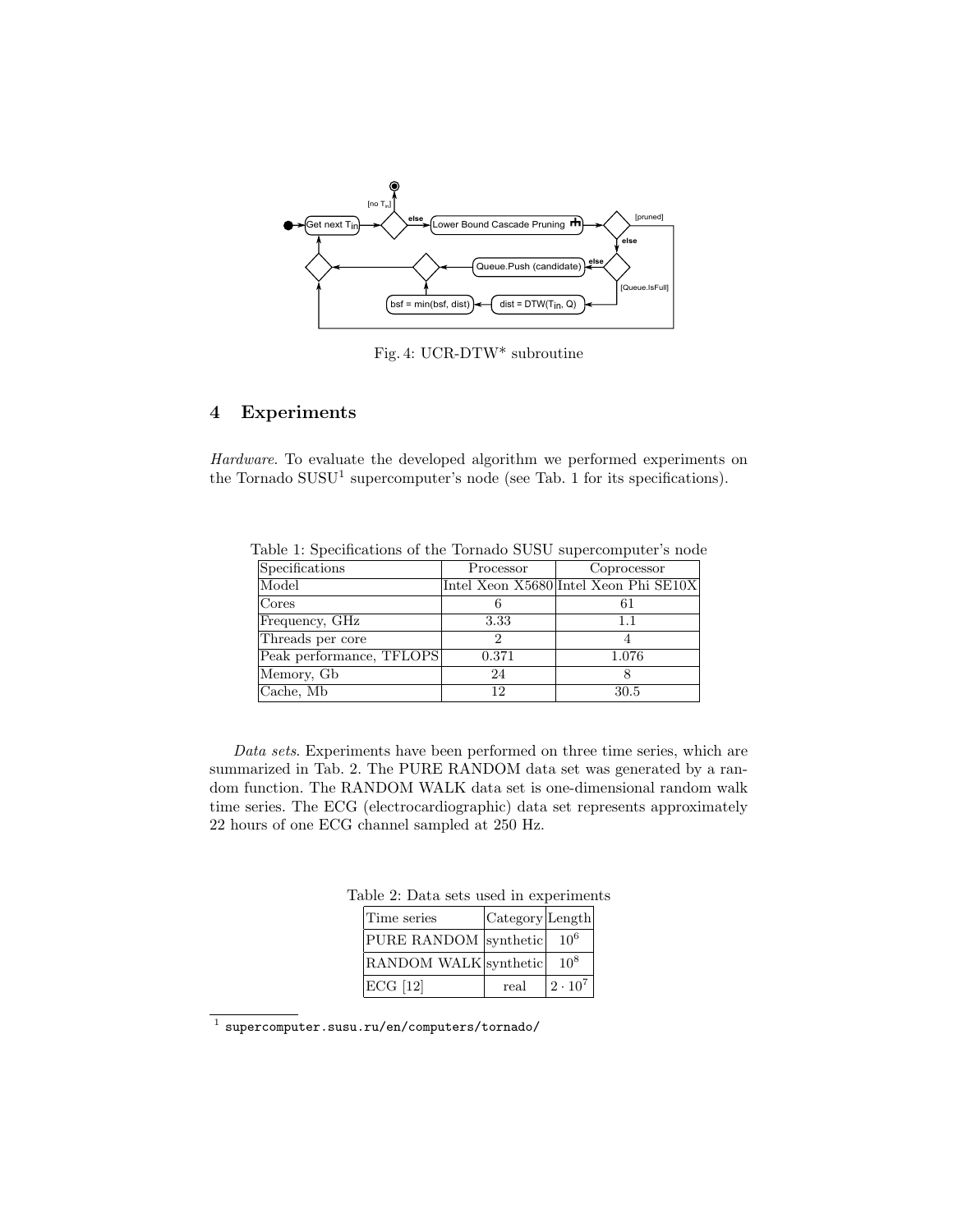Goals. In the experiments we investigated a) performance of our algorithm, b) impact of the queue size on the speedup and c) runtime of our algorithm in comparison with analogues for GPU and FPGA.

#### 4.1 Performance

On the PURE RANDOM data set our algorithm shows (Fig. 5a) a two times higher performance than the parallel algorithm for CPU only.

Experimental results on RANDOM WALK data set (Fig. 5b) show that our algorithm is more effective for longer queries. In case of shorter queries the algorithm has the same performance as parallel algorithm for CPU only.

For the experiments on ECG data set we used a subsequence  $T_{N-nn}$  of the whole time series  $T$  as a query to prevent from finding the most similar subsequence at the early stage of computations and, in turn, to provide sufficient amount of work on DTW computation. Our algorithm shows (Fig. 5c) almost three times higher performance than the parallel algorithm for CPU only.



Fig. 5: Performance of the algorithm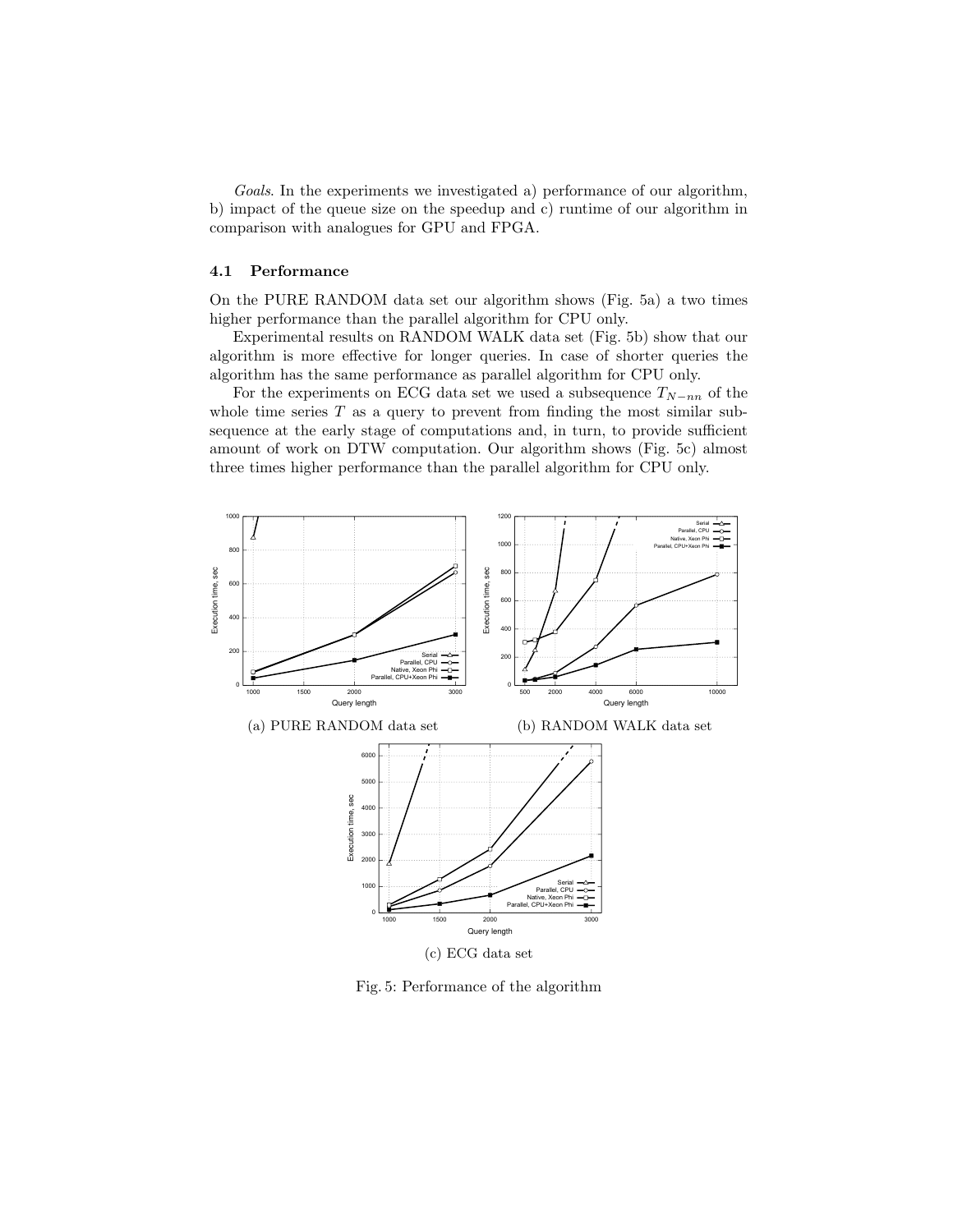## 4.2 Impact of Queue Size

Results of the experiments are depicted in Fig. 6. In the current experimental environment, i.e. number of cores of the coprocessor  $C$  is  $60^2$ , hyperthreading factor of the coprocessor  $h$  is 4, optimal number of candidates to be processed by a coprocessor's thread  $W$  is 10, so optimal number of the elements in the queue is 2400. Experimental results described above have been achieved with this queue size.



Fig. 6: Impact of queue size on the speedup

## 4.3 Comparison with Algorithms for GPU and FPGA

We compared the performance of our algorithm with analogues for GPU and FPGA developed in [14] (there is no comparison with results in [17] because that research was devoted to a little bit different problem of search a set of local-best-match subsequences). We repeated the experiments presented in that paper using the same data set and query length.

<sup>2</sup> One core is not involved in computations as it is recommended by the Intel Xeon Phi programmer's manual.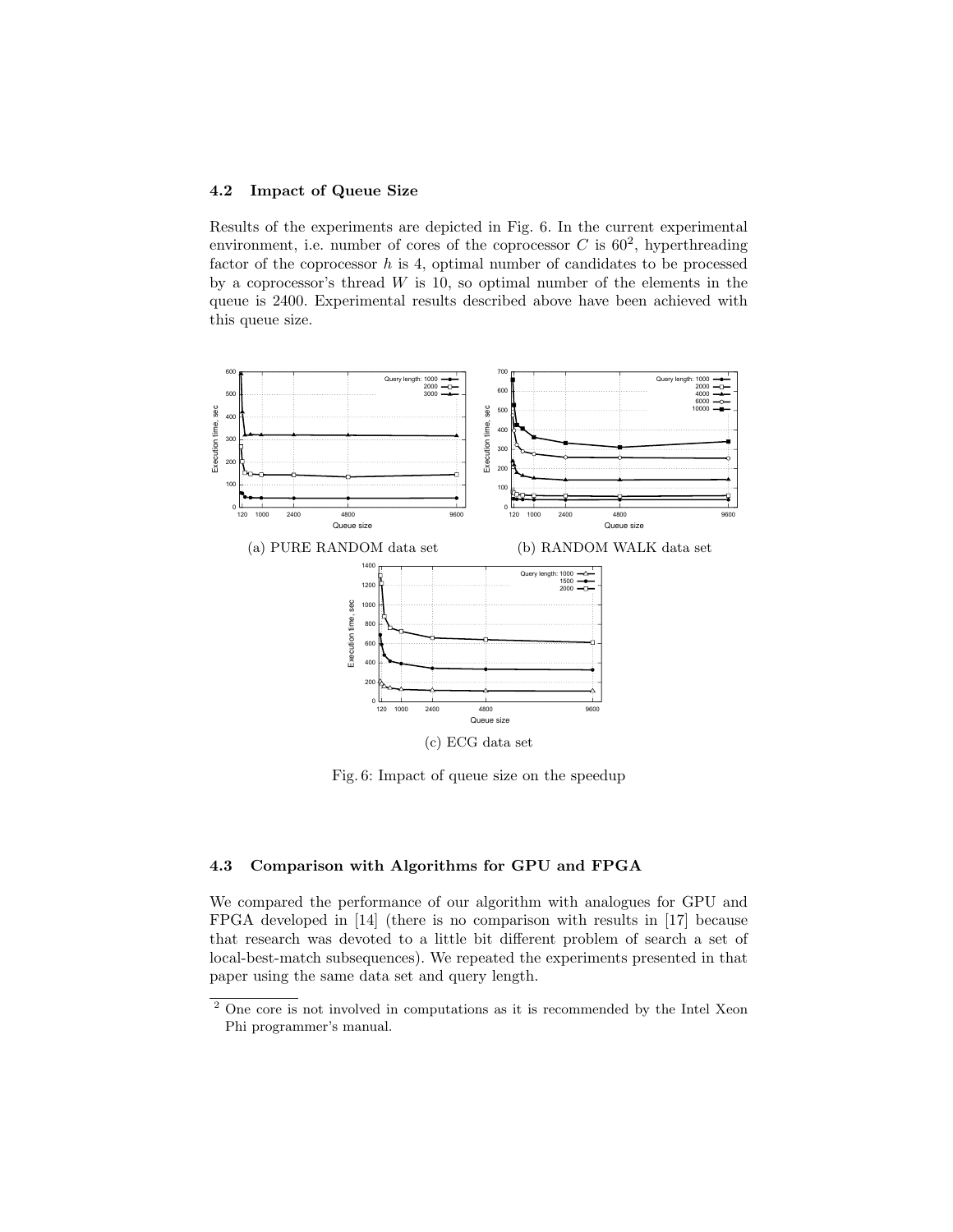The results of the experiments are depicted in Fig. 7, here percentage on the top of the bar indicates a part of subsequences that have not been pruned and subjected to the DTW computation in our experiments. We also add to the chart results of experiments on random walk and ECG data sets.



Fig. 7: Comparison of performance

We took into account that the peak performance of the hardware we used is significantly greater than its counterparts of that paper, i.e. overall peak performance of our hardware was 1.44 TFLOPS whereas GPU as NVIDIA Tesla C1060 had 77.8 GFLOPS and FPGA as Xilinx Virtex-5 LX-330 had 65 GFLOPS. To provide more "fair" comparison we added to the chart hypothetical results for modern NVIDIA Tesla K40 (1.43 TFLOPS)<sup>3</sup> and Xilinx Virtex-7 980XT  $(0.99 \text{ TFLOPS})^4$  multiplying real results of NVIDIA Tesla C1060 and Xilinx Virtex-5 LX-330 by a respective scaling factor. As we can see our algorithm does not concede to analogous on performance.

# 5 Conclusion

In this paper we have presented an approach to time series subsequence similarity search under DTW distance on the Intel Many Integrated Core architecture. The parallel algorithm combines capabilities of CPU and the Intel Xeon Phi coprocessor. The coprocessor is exploited only for DTW computations whereas CPU performs lower bounding, prepares subsequences for the coprocessor and

 $^3$  www.nvidia.com/content/tesla/pdf/NVIDIA-Tesla-Kepler-Family-Datasheet. pdf

 $^4$  www.xilinx.com/publications/prod\_mktg/Virtex7-Product-Brief.pdf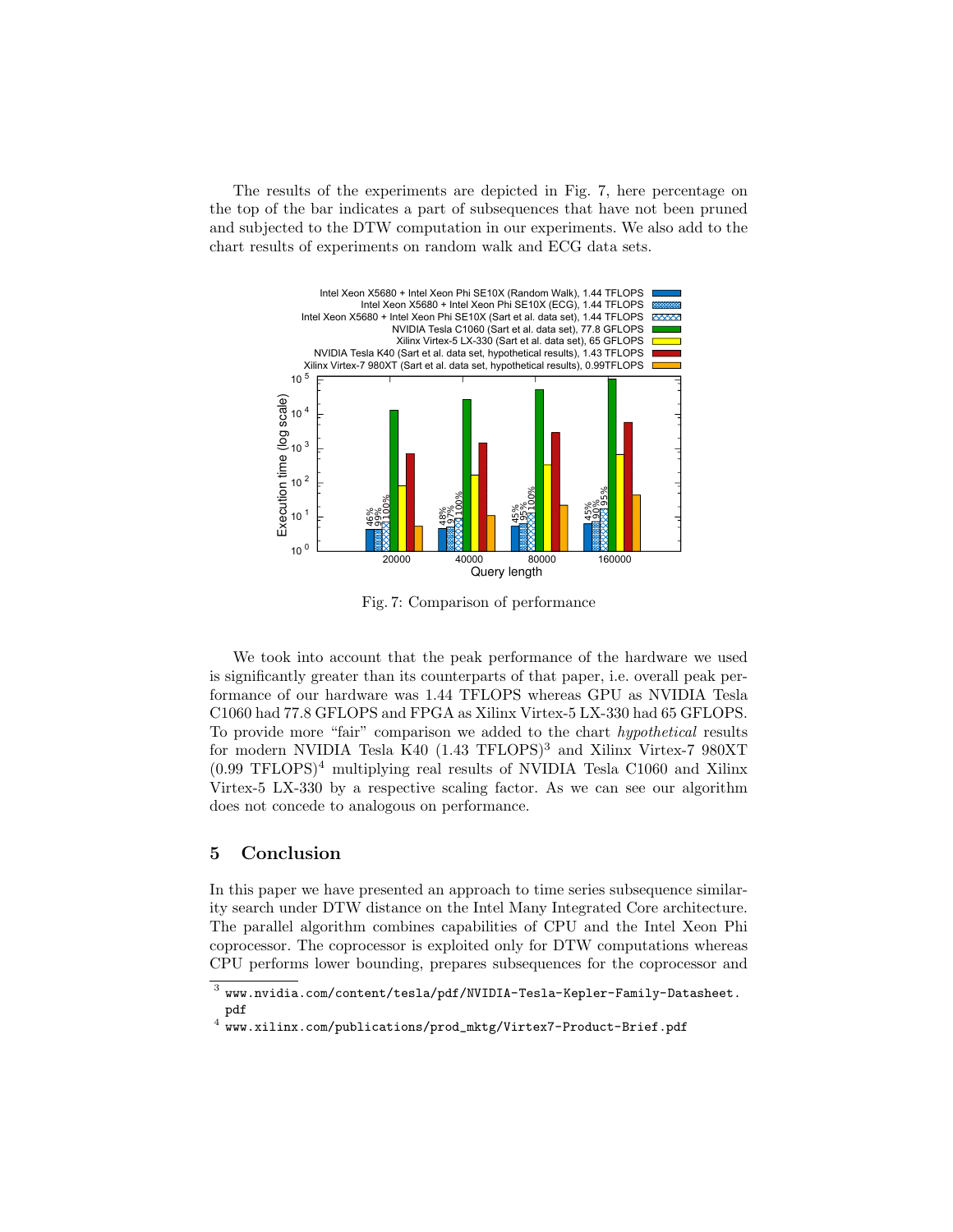computes DTW as a last resort. CPU supports a queue of candidate subsequences and the coprocessor computes DTW for every candidate. Experiments on synthetic and real data sets have shown that our algorithm does not concede to analogous algorithms for GPU and FPGA on performance.

As future work we plan to extend our research for the cases of several coprocessors and cluster system based on nodes equipped with the Intel Xeon Phi coprocessor(s).

# Acknowledgment

This work was financially supported by the Ministry of education and science of the Russian Federation ("Research and development on priority directions of scientific-technological complex of Russia for 2014–2020" Federal Program, contract No. 14.574.21.0035).

# References

- 1. Sanjar Abdullaev, Olga Lenskaya, Anna Gayazova, Dmitry Sobolev, Artem Noskov, Olga Ivanova, and Gleb Radchenko. Short-range forecasting algorithms using radar data: Translation estimate and life-cycle composite display. Bull. of South Ural State University. Series: Comput. Math. and Soft. Eng., 3(1):17–32, 2014.
- 2. Donald J. Berndt and James Clifford. Using dynamic time warping to find patterns in time series. In Usama M. Fayyad and Ramasamy Uthurusamy, editors, KDD Workshop, pages 359–370. AAAI Press, 1994.
- 3. Hui Ding, Goce Trajcevski, Peter Scheuermann, Xiaoyue Wang, and Eamonn J. Keogh. Querying and mining of time series data: experimental comparison of representations and distance measures. PVLDB, 1(2):1542–1552, 2008.
- 4. Alejandro Duran and Michael Klemm. The Intel <sup>R</sup> Many Integrated Core Architecture. In Waleed W. Smari and Vesna Zeljkovic, editors, HPCS, pages 365–366. IEEE, 2012.
- 5. Mikhail Dyshaev and Irina Sokolinskaya. Representation of trading signals based on kaufman adaptive moving average as a system of linear inequalities. Bull. of South Ural State University. Series: Comput. Math. and Soft. Eng., 2(4):103–108, 2013.
- 6. Vitaly Epishev, Alexander Isaev, Ruslan Miniakhmetov, Aleksander Movchan, Alexey Smirnov, Leonid Sokolinsky, Mikhail Zymbler, and Vadim Ehrlich. Physiological data mining system for elite sports. Bull. of South Ural State University. Series: Comput. Math. and Soft. Eng., 2(1):44–54, 2013.
- 7. Ada Wai-Chee Fu, Eamonn J. Keogh, Leo Yung Hang Lau, and Chotirat (Ann) Ratanamahatana. Scaling and time warping in time series querying. In Klemens Böhm, Christian S. Jensen, Laura M. Haas, Martin L. Kersten, Per-Åke Larson, and Beng Chin Ooi, editors, Proceedings of the 31st International Conference on Very Large Data Bases, Trondheim, Norway, August 30 - September 2, 2005, pages 649–660. ACM, 2005.
- 8. Ada Wai-Chee Fu, Eamonn J. Keogh, Leo Yung Hang Lau, Chotirat (Ann) Ratanamahatana, and Raymond Chi-Wing Wong. Scaling and time warping in time series querying. VLDB J., 17(4):899–921, 2008.